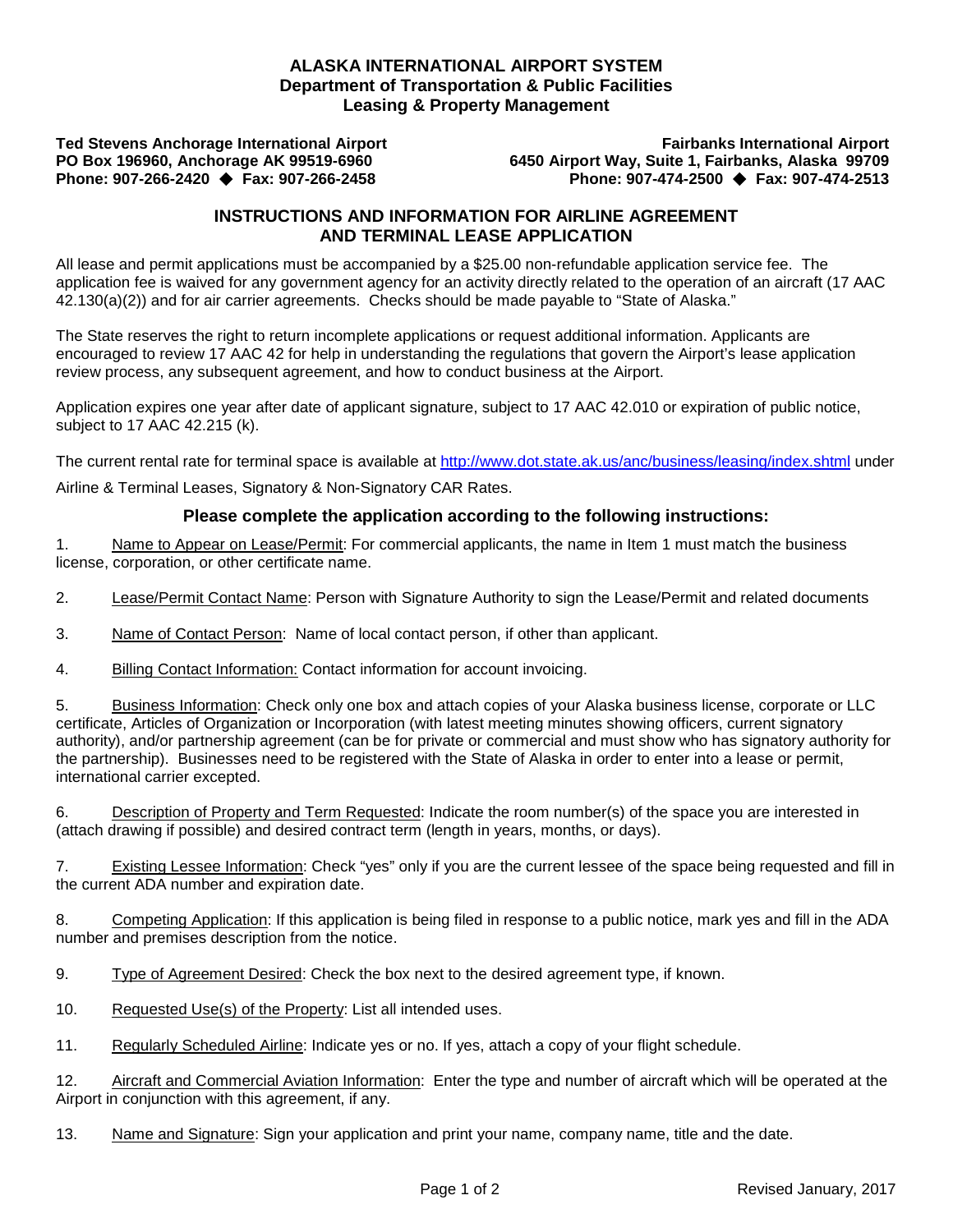14. Application Checklist: Check attachments to be sure all required items are submitted. Name listed in item 1 must match the entity name on the Alaska Business License, International carrier excepted.

- a. \$25.00 non-refundable application fee, as applicable. Checks should be made payable to "State of Alaska". Applications submitted without a filing fee may not be processed.
- b. Sign and date the application.
- c. Attached required drawings and documents.
- d. Alaska Business License or other requested business documentation, as applicable.

**INSURANCE:** In most cases, the lessee is required to carry adequate insurance to protect both the lessee and the State against comprehensive public liability and property damage. The terms and limits of the insurance requirements will be based on the risks relative to the lessee's operations. This may include:

- ♦ Minimum coverage limits of \$1 million per occurrence or such higher limits as the State reasonably finds necessary to provide adequate and appropriate coverage for the risks posed by the applicant's use of the Premises and activities at the Airport; or
- ♦ Airlines: Airline/Aircraft/Airport Public Liability Insurance or Equivalent Insurance at \$150,000 per seat (Gate Use/Commuter Airlines); and \$750,000 per seat for aircraft with a designed maximum seating capacity of up to and including 99 seats and \$1 million per seat for aircraft with a designed maximum seating capacity of 100 seats or more (Operating Agreements and Operating Permits); and
- ♦ Comprehensive Automobile Liability insurance with coverage of not less than \$1,000,000 combined single limit per occurrence and aggregate per year and \$100,000 per person bodily injury sub-limits; and
- Worker's Compensation insurance coverage for all employees engaged in work, as required under AS 23.30; and
- State of Alaska named as Additional Assured; and
- Waiver of Subrogation endorsement with respect to Worker's Compensation and Automobile Liability insurance; and
- 30-day notice of cancellation.

(It is suggested that the applicant investigate the cost of such coverage prior to making application for lease.)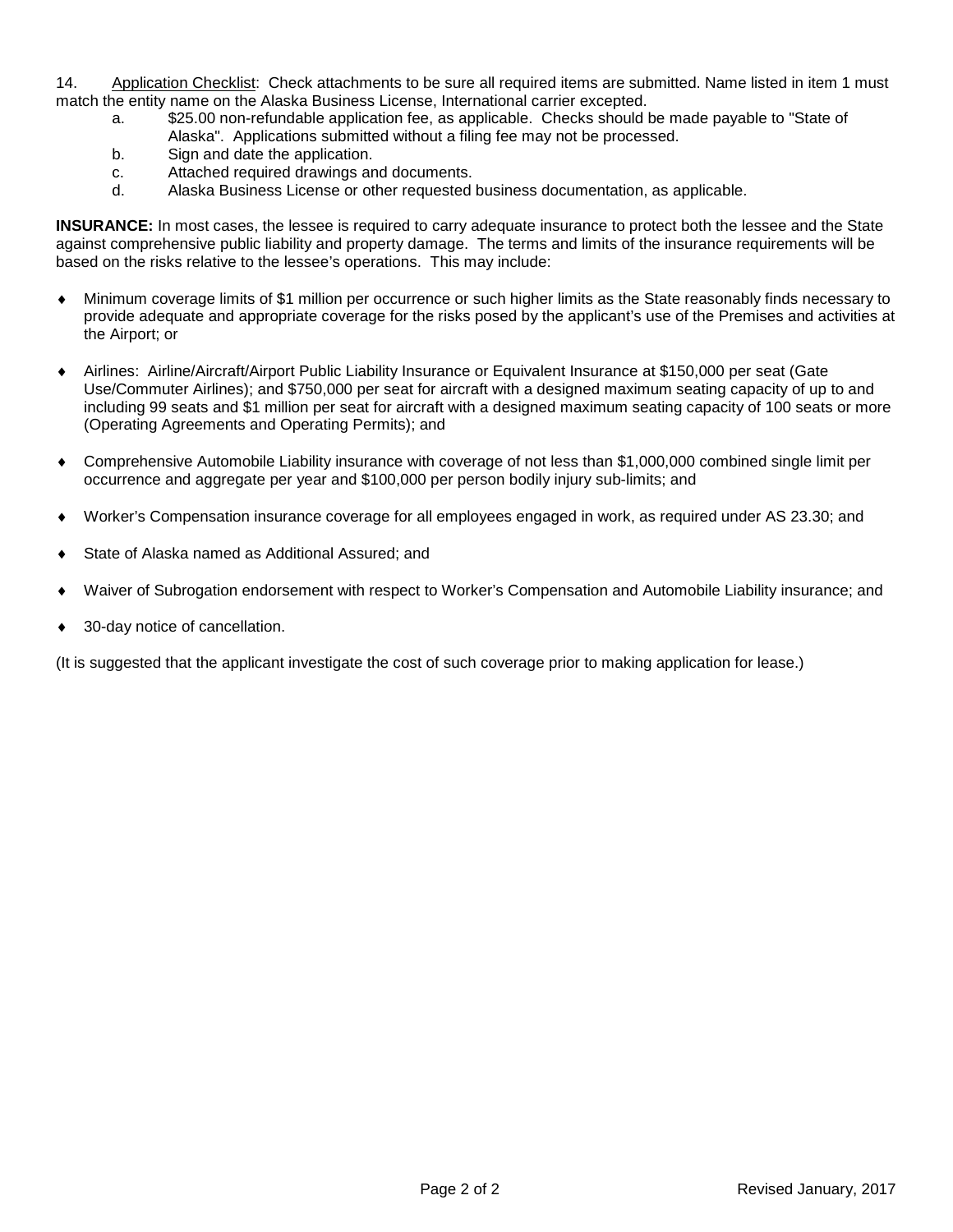



Ted Stevens Anchorage International Airport<br>
PO Box 196960, Anchorage AK 99519-6960<br>
Phone: 907-266-2420 ◆ Fax: 907-266-2458<br>
Phone: 907-474-2500 ◆ Fax: 907-474-2513 **PO Box 196960, Anchorage AK 99519-6960 6450 Airport Way, Suite 1, Fairbanks, Alaska 99709 Phone: 907-266-2420 Fax: 907-266-2458 Phone: 907-474-2500 Fax: 907-474-2513**

## **AIRLINE AGREEMENT AND TERMINAL LEASE APPLICATION**

| 1. Name to Appear on Lease/Permit (Must match name on                                                                 | 4. Billing Contact Information:                                                                      |  |  |  |  |
|-----------------------------------------------------------------------------------------------------------------------|------------------------------------------------------------------------------------------------------|--|--|--|--|
| Alaska Business License):                                                                                             |                                                                                                      |  |  |  |  |
|                                                                                                                       |                                                                                                      |  |  |  |  |
| 2. Lease/Permit Contact Name (Person with Signature                                                                   |                                                                                                      |  |  |  |  |
| Authority):                                                                                                           |                                                                                                      |  |  |  |  |
|                                                                                                                       |                                                                                                      |  |  |  |  |
|                                                                                                                       |                                                                                                      |  |  |  |  |
|                                                                                                                       | FAX: $( )$                                                                                           |  |  |  |  |
|                                                                                                                       |                                                                                                      |  |  |  |  |
| Phone: ( )                                                                                                            |                                                                                                      |  |  |  |  |
|                                                                                                                       |                                                                                                      |  |  |  |  |
|                                                                                                                       |                                                                                                      |  |  |  |  |
| 3. Name of Local Contact Person:                                                                                      | 5. If Applicant is a business, indicate which type below and                                         |  |  |  |  |
|                                                                                                                       | provide documentation as required in the instructions.                                               |  |  |  |  |
|                                                                                                                       | Individual<br>Partnership                                                                            |  |  |  |  |
| $FAX: ( )$                                                                                                            | <b>Limited Liability Company (LLC)</b><br>Corporation<br>Government<br>Other _______________________ |  |  |  |  |
|                                                                                                                       |                                                                                                      |  |  |  |  |
|                                                                                                                       | Are you registered to do business in the State of Alaska?<br>Yes<br>No                               |  |  |  |  |
| 6. Description of Area Requested (if no room number exists, attach drawing showing proposed location and dimensions): |                                                                                                      |  |  |  |  |
|                                                                                                                       |                                                                                                      |  |  |  |  |
|                                                                                                                       |                                                                                                      |  |  |  |  |
|                                                                                                                       |                                                                                                      |  |  |  |  |
|                                                                                                                       |                                                                                                      |  |  |  |  |
|                                                                                                                       |                                                                                                      |  |  |  |  |
| 7. Is this an application for renewal of an existing contract?<br>$\Box$ Yes<br>$\Box$ No                             |                                                                                                      |  |  |  |  |
| If yes, provide the following: Lease/Permit No.: ADA-<br>Expiration date:<br><u>Expiration</u> date:                  |                                                                                                      |  |  |  |  |
| 8. Is this intended as a competing application in response to a current public notice?<br>Yes<br>No                   |                                                                                                      |  |  |  |  |
| If yes, provide the following: Lease/Permit No.: ADA-<br><b>Property Description:</b>                                 |                                                                                                      |  |  |  |  |
| 9. Type of agreement desired (check all that apply):                                                                  |                                                                                                      |  |  |  |  |
| <b>Terminal Lease</b><br><b>Operating Agreement</b><br><b>Commuter Lease</b>                                          |                                                                                                      |  |  |  |  |
| <b>Operating Permit</b><br>Gate Use Agreement<br><b>Terminal Use Permit</b>                                           |                                                                                                      |  |  |  |  |
| Common Use Passenger Processing (requires use of Airport equipment at Airport Administered Gates)                     |                                                                                                      |  |  |  |  |
| Other:                                                                                                                |                                                                                                      |  |  |  |  |